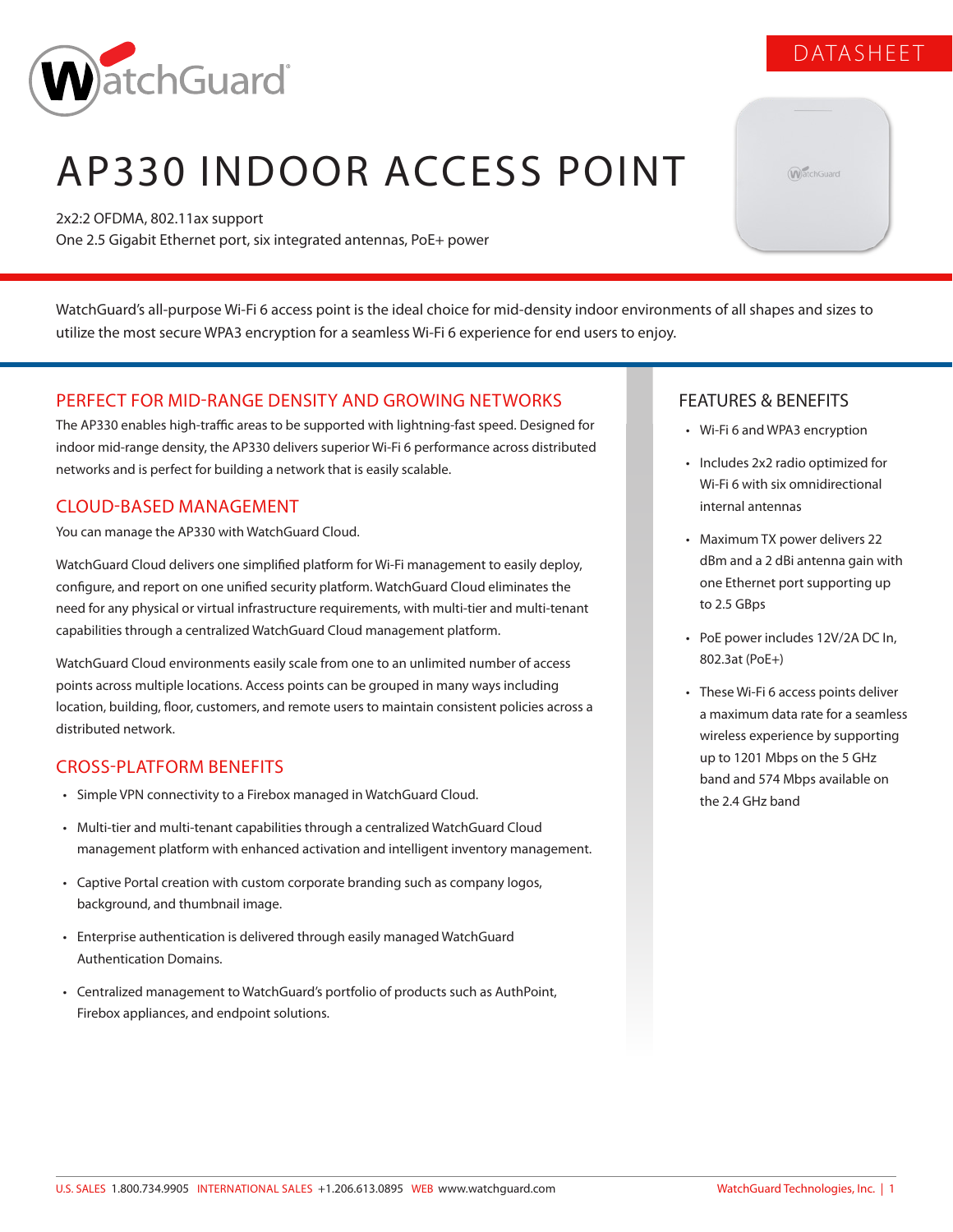

| PHYSICAL SPECIFICATIONS                                             |                       |                                                                                                                                                                                                 |                                                                                      |                                                           |                                                          |
|---------------------------------------------------------------------|-----------------------|-------------------------------------------------------------------------------------------------------------------------------------------------------------------------------------------------|--------------------------------------------------------------------------------------|-----------------------------------------------------------|----------------------------------------------------------|
|                                                                     | Property              |                                                                                                                                                                                                 | Specification                                                                        |                                                           |                                                          |
|                                                                     | Physical Dimensions   |                                                                                                                                                                                                 | 205 mm x 205 mm x 33.2 mm                                                            |                                                           |                                                          |
|                                                                     | Weight                |                                                                                                                                                                                                 | 850 g (1.87 lb)                                                                      |                                                           |                                                          |
|                                                                     | Operating Temperature |                                                                                                                                                                                                 | 0°C to 40°C (32°F to 104°F)                                                          |                                                           |                                                          |
| <b>WatchGuard</b>                                                   | Storage Temperature   |                                                                                                                                                                                                 | $-20^{\circ}$ C to 65 $^{\circ}$ C (-4 $^{\circ}$ F to 149 $^{\circ}$ F)             |                                                           |                                                          |
|                                                                     | Humidity              |                                                                                                                                                                                                 | 5% to 95% non-condensing                                                             |                                                           |                                                          |
|                                                                     |                       | Power Consumption<br>15.9 W (max) / 11.65 W (avg)                                                                                                                                               |                                                                                      |                                                           |                                                          |
|                                                                     | Processor RAM         |                                                                                                                                                                                                 | Qualcomm® Cypress IPQ6010-0 Quad-core A53 @1.6 GHz with<br>1 GB RAM and 256 MB Flash |                                                           |                                                          |
|                                                                     | Port                  | <b>Description</b>                                                                                                                                                                              |                                                                                      | <b>Connector Type</b>                                     | Speed/Protocol                                           |
| <b>AC Power</b><br>Reset<br><b>USB</b><br>LAN/<br>$PoE+$<br>Console | Power                 | 12V DC/802.3at (PoE+)                                                                                                                                                                           |                                                                                      | 3.5 mm overall<br>diameter/<br>1.35 mm center<br>pin/hole | N/A                                                      |
|                                                                     | Reset                 | Reset to factory default settings                                                                                                                                                               |                                                                                      | Pin hole push<br>button                                   | Hold down and power<br>cycle the device to reset         |
|                                                                     | Console               | Console port for serial connection to<br>the access point                                                                                                                                       |                                                                                      | <b>RJ-45</b>                                              | N/A                                                      |
|                                                                     | LAN/<br>PoE+          | Multigig Ethernet port used to<br>connect to the wired LAN and<br>communicate with WatchGuard<br>Cloud. This port can also be used to<br>power the device using the 802.3at<br>(PoE+) standard. |                                                                                      | <b>RJ-45</b>                                              | 1/2.5 Gbps Gigabit<br>Ethernet 802.3at Class 4<br>$PoE+$ |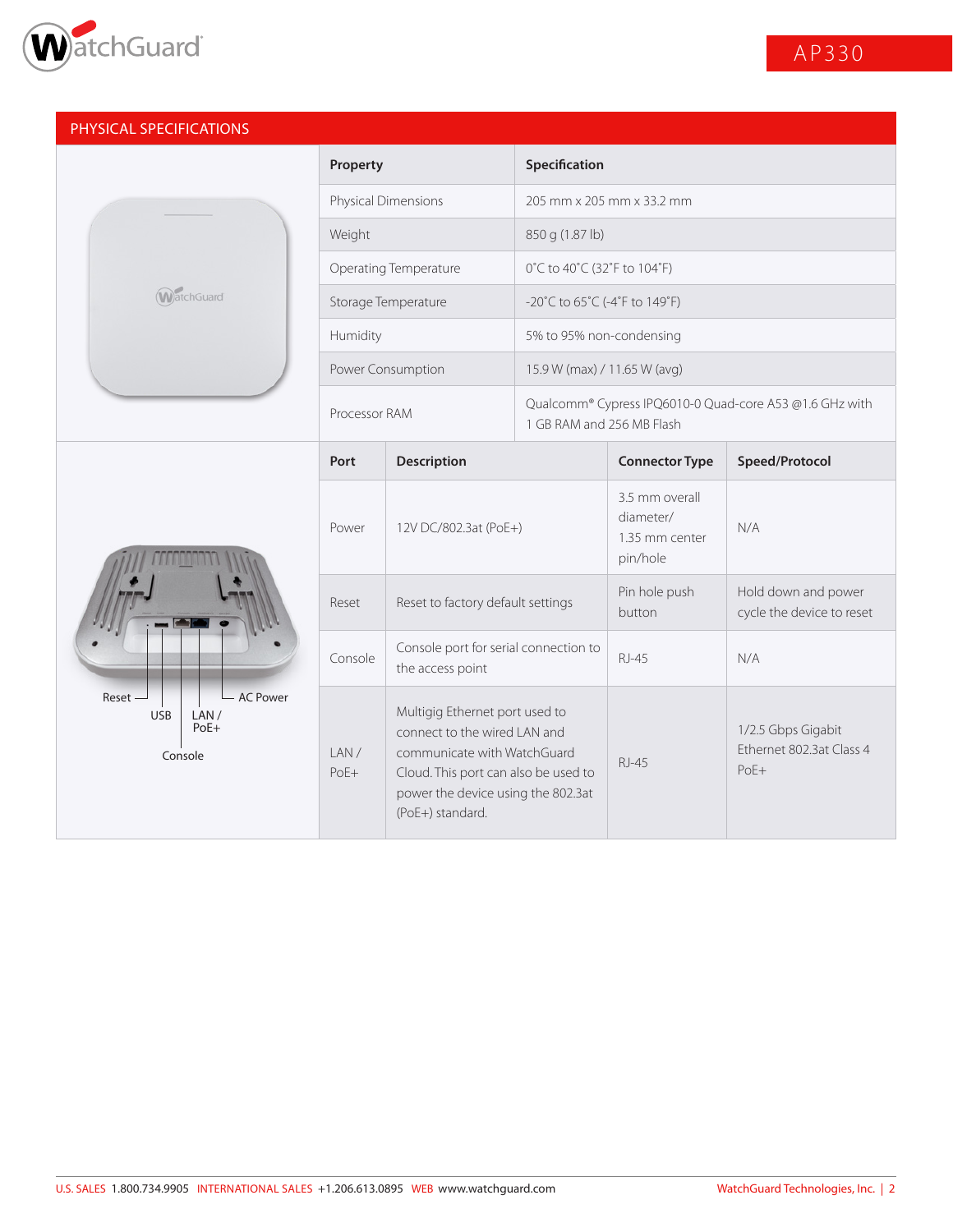

# WI-FI SPECIFICATIONS – Frequency, Modulation, and Data Rates

| IEEE 802.11b/g/n/ax    |                                                                  |                          |                        |  |
|------------------------|------------------------------------------------------------------|--------------------------|------------------------|--|
| Frequency Band         | Scanning                                                         | <b>Transmission</b>      |                        |  |
|                        | All regions                                                      | USA & Canada<br>(FCC/IC) | Europe<br>(ETSI)       |  |
|                        | $2400 \sim 2483.5$ MHz                                           | $2400 \sim 2473.5$ MHz   | $2400 \sim 2483.5$ MHz |  |
| Modulation Type        | DSSS, OFDM, OFDMA                                                |                          |                        |  |
| Peak Data Rates        | Up to 574 Mbps (MCS 0-15)                                        |                          |                        |  |
| Antenna                | Integrated modular high efficiency PIFA antenna x4 (x2 per band) |                          |                        |  |
| Maximum Transmit Power | 20 dBm                                                           |                          |                        |  |
| IEEE 802.11a/n/ac/ax   |                                                                  |                          |                        |  |
|                        | <b>Transmission</b><br>Scanning                                  |                          |                        |  |

|                                    | <b>Scallilling</b>                                                                                                      |                                                                        | <b>HAIDHIISSIUIT</b>                                                  |  |
|------------------------------------|-------------------------------------------------------------------------------------------------------------------------|------------------------------------------------------------------------|-----------------------------------------------------------------------|--|
|                                    | All regions                                                                                                             | USA & Canada<br>(FCC/IC)                                               | Europe<br>(ETSI)                                                      |  |
| Frequency Band                     | $4.92 \sim 5.08$ GHz<br>$5.15 \sim 5.25$ GHz<br>$5.25 \sim 5.35$ GHz<br>$5.47 \sim 5.725$ GHz<br>$5.725 \sim 5.825$ GHz | $5.15 \sim 5.25$ GHz<br>$5.25 \sim 5.35$ GHz<br>$5.725 \sim 5.825$ GHz | $5.15 \sim 5.25$ GHz<br>$5.25 \sim 5.35$ GHz<br>$5.47 \sim 5.725$ GHz |  |
| <b>Dynamic Frequency Selection</b> | DFS and DFS2                                                                                                            |                                                                        |                                                                       |  |
| Modulation Type                    | OFDM, ODFMA                                                                                                             |                                                                        |                                                                       |  |
| Peak Data Rates                    | Up to 1201 Mbps (MCS 0-15)                                                                                              |                                                                        |                                                                       |  |
| Antenna                            | Integrated modular high efficiency PIFA antenna x4 (x2 per band)                                                        |                                                                        |                                                                       |  |
| Maximum Transmit Power             | 21 dBm                                                                                                                  |                                                                        |                                                                       |  |

| <b>Physical Specifications</b> |                                                                                                                                     |  |  |
|--------------------------------|-------------------------------------------------------------------------------------------------------------------------------------|--|--|
| Antenna                        | Internal PIFA<br>2x2.4 GHz (2.5 dBi peak gain)<br>2x5 GHz (3.5 dBi peak gain)<br>2x2 dual band third radio (non-access)             |  |  |
| <b>Ethernet Ports</b>          | One 2.5 Gigabit Ethernet port with RJ45 connector type.<br>This port can also be used to power the device using the 802.3at (PoE+). |  |  |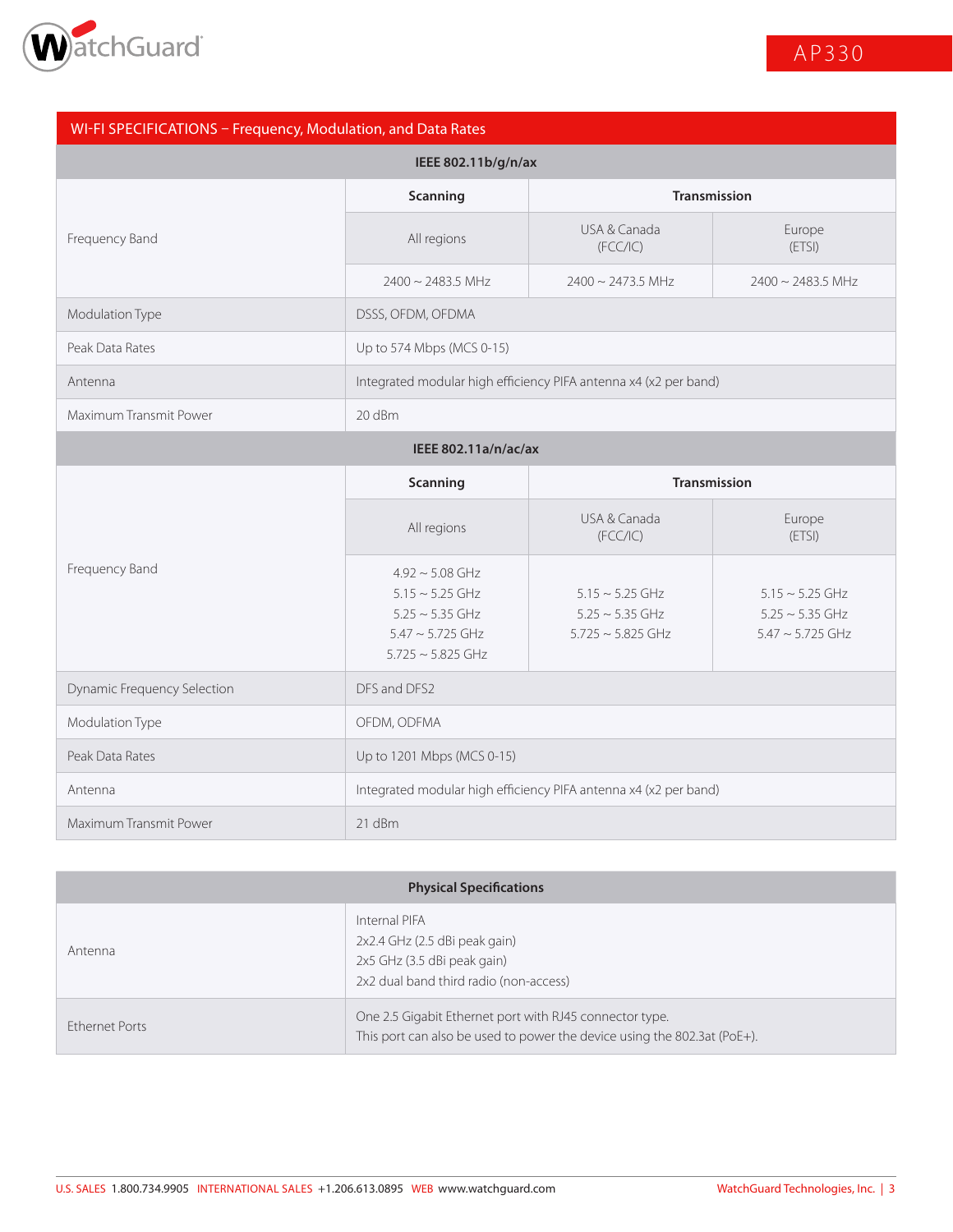

| <b>OPERATIONAL SPECIFICATIONS</b>          |                                                                                                                                                                                                                                                  |
|--------------------------------------------|--------------------------------------------------------------------------------------------------------------------------------------------------------------------------------------------------------------------------------------------------|
| Reset                                      | Pinhole push button                                                                                                                                                                                                                              |
| Input Power                                | 12V DC/1.5A (3.5 mm overall diameter/1.35 mm center pin/hole)/802.3at (PoE+)                                                                                                                                                                     |
| Number of Radios                           | 3 Wi-Fi Radios: One 2.4 GHz and 5 GHz radio each for simultaneous dual band client access.<br>A third dual-band radio dedicated to non-access smart scanning; WIPS, RF optimization,<br>remote troubleshooting, and network assurance functions. |
| <b>MIMO</b>                                | 2x2 for 2.4/5 GHz Radios                                                                                                                                                                                                                         |
| Number of Spatial Streams                  | 2 for 2.4/5 GHz Radios                                                                                                                                                                                                                           |
| <b>RF Transmit Power</b>                   | 20 dBm per radio chain (max); Actual power for Tx will depend on Country Regulatory Domain                                                                                                                                                       |
| Simultaneous MU-MIMO Clients               | Two 1x1 MU-MIMO clients                                                                                                                                                                                                                          |
| Users in a MU-MIMO group with a 2x2 client |                                                                                                                                                                                                                                                  |
| Bandwidth Agility                          | Yes                                                                                                                                                                                                                                              |
| <b>Dynamic Frequency Selection</b>         | Supported in compliance to all latest amendments from FCC, CE, IC, CB, TELEC, KCC regarding<br>certifications.                                                                                                                                   |

#### **Note:**

The actual transmit power will be the lowest of:

- Value specified in the Radio Settings
- Maximum value allowed in the regulatory domain
- Maximum power supported by the radio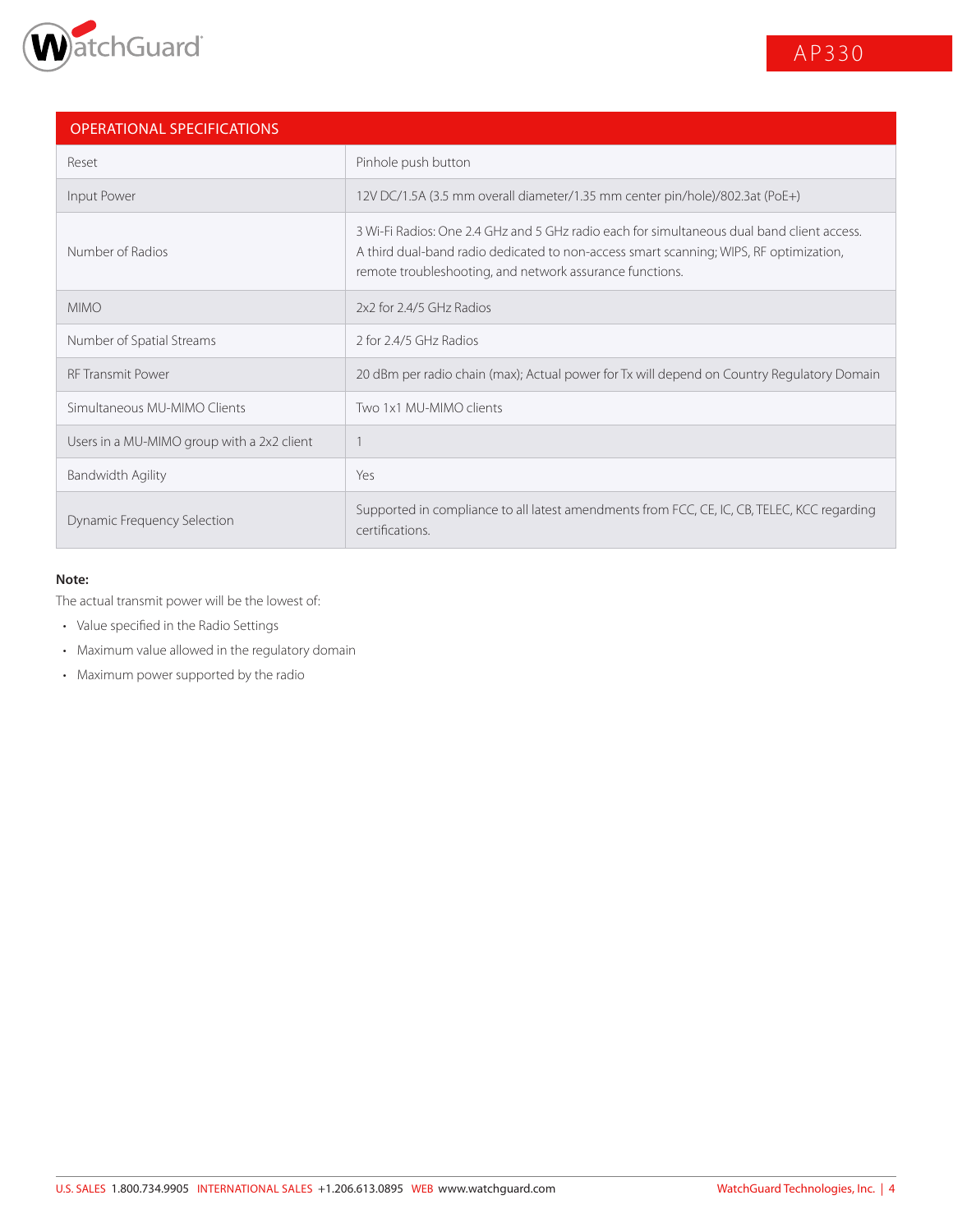

# INTERNAL ANTENNA RADIATION PATTERNS

### 2.4 GHz Antenna







## 5 GHz Antenna







# REGULATORY SPECIFICATIONS

| <b>RF AND ELECTROMAGNETIC</b> |                                                                                                                                                                                                                                                                                                                                                                |
|-------------------------------|----------------------------------------------------------------------------------------------------------------------------------------------------------------------------------------------------------------------------------------------------------------------------------------------------------------------------------------------------------------|
| Country                       | <b>Certification</b>                                                                                                                                                                                                                                                                                                                                           |
| <b>USA</b>                    | FCC Part 15.247, 15.407                                                                                                                                                                                                                                                                                                                                        |
| Canada                        | IC                                                                                                                                                                                                                                                                                                                                                             |
| Europe                        | CE EN300.328, EN301.893<br>Countries covered under Europe certification: Austria, Belgium, Cyprus, Denmark,<br>Estonia, Finland, France, Germany, Greece, Hungary, Ireland, Italy, Iceland,<br>Luxembourg, Latvia, Lithuania, Malta, Netherlands, Norway, Poland, Portugal, Spain,<br>Sweden, Slovakia, Slovenia, Switzerland, The Czech Republic, and the UK. |

| <b>SAFETY</b>     |               |
|-------------------|---------------|
| Country           | Certification |
| <b>USA</b>        | UL            |
| Canada            | cUL           |
| Europe Union (EU) | EN, RoHS      |